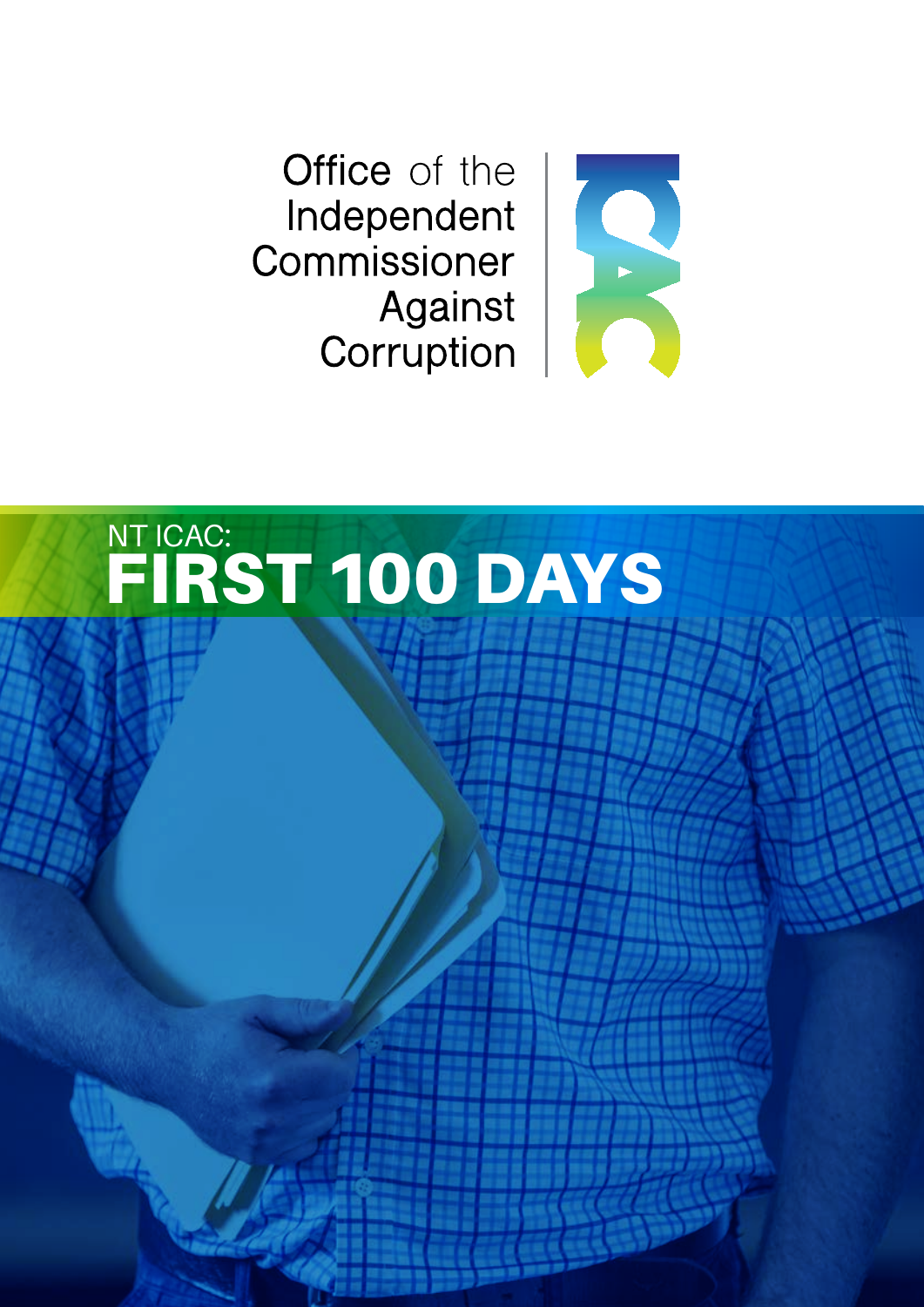

*"It is clear to me, from the reports made to my office and matters which I have looked into, that public administration in the Northern Territory is as susceptible to corruption as any jurisdiction."*

*"I have received reports of serious corruption and I intend to investigate these matters to the full extent of my powers to bring those responsible to account."*

*"I will use the powers of this position carefully, and I may exonerate people accused of improper conduct where there is no basis for allegations."*

*"People who have been involved in, or have reasonable suspicion of, improper conduct must come forward and tell their story. The powers of the ICAC are broad and our reach is very deep, and not coming forward could have serious consequences for those involved in, or aware of, improper conduct."* 

**Ken Fleming QC**

# **Introduction**

*The Independent Commissioner Against Corruption Act 2017* (the Act) was passed by the Legislative Assembly on 23 November 2017 and commenced on 30 November 2018.

The Independent Commissioner Against Corruption (ICAC) is an independent body responsible for receiving, identifying and investigating reports of corruption and misconduct by government/ public bodies and public officers and those who receive government money including contractors and grant recipients.

The 11<sup>th</sup> of March 2019 marked the 100<sup>th</sup> day of the Act commencing. This report aims to keep the public informed about the progress that has been made since establishment of the ICAC.

The ICAC is a key element of the Northern Territory Government's focus on "restoring trust" in government. The ICAC is expected to play a significant role in upholding integrity standards in public administration. The ICAC is empowered, through the Act, to:

- apply for warrants to search private premises, intercept telecommunications, use surveillance devices, assume false identities, conduct controlled operations
- require information and items from people / agencies for investigations, inspect financial records, and require a person to answer specific questions
- use own motion powers to start an investigation.

The ICAC serves as the Chief Executive Officer of his own agency, with functions as set out in the Act. These functions include investigating improper conduct, protecting those who report or assist in detecting improper conduct, preventing such conduct through education and advice, and referring matters to other agencies with continuing monitoring and oversight. The ICAC is itself subject to oversight from the ICAC Inspector, evaluating its performance and reviewing specific matters as required.

Under the Act, the ICAC has more powers to investigate individuals and entities that were previously outside the jurisdiction of "watchdog" bodies. While the ICAC is also equipped with retrospective powers, enabling investigation of reports ranging back to the date of NT self-government in 1978, the ICAC has a duty to prioritise the most serious and systemic cases.

The establishment of any new office is a challenging task, and building the Office of the ICAC comes with the added complexity of new legislation, new powers and security and privacy considerations.

Every staff member of the Office of the ICAC is now occupied to capacity. It is anticipated that reports will continue to come in at about the same rate. In addition, there are a number of serious matters that require investigation and hearing. The recent NT Government staffing cap is noted. However, the Office of the ICAC is an election promise, a front-line service and responsible for generational change.

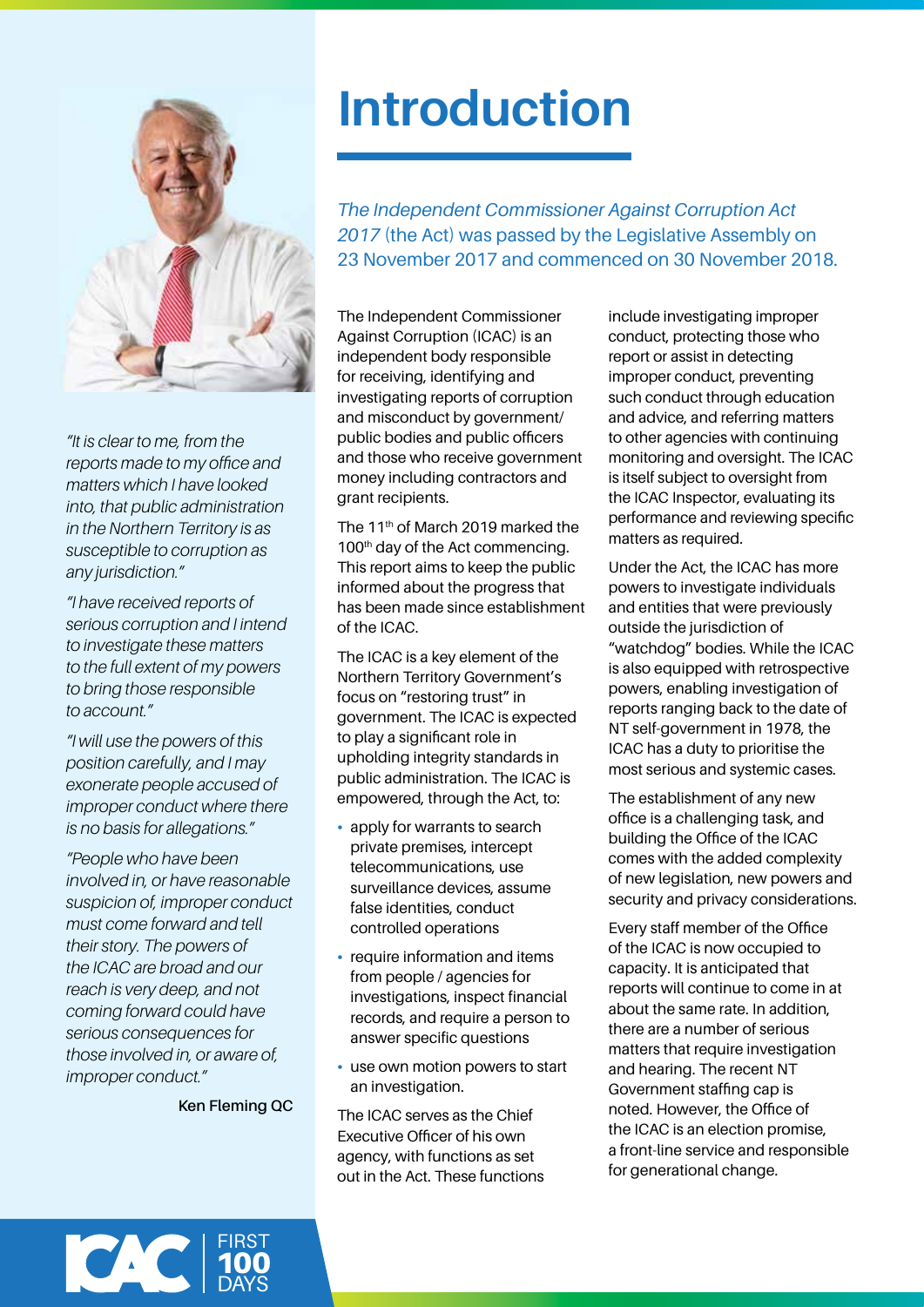# **Reports and investigations**

Since the ICAC Act formally commenced, the Office of the ICAC has received more than 100 reports alleging serious and improper conduct.

The ICAC has also initiated investigations into a number of matters.

For legal and operational reasons, the Office of the ICAC will not comment on whether it has received a report or commenced an investigation. It will only comment in exceptional circumstances, and when it is in the public interest to do so.

The ICAC has commenced a strategic engagement campaign to raise awareness of the ICAC and its functions among key stakeholders, including the Northern Territory Public Service. In the first 100 days, the ICAC has met with hundreds of public officers from more than a dozen public sector agencies to increase their understanding of their roles and responsibilities under the Act. This work will continue and a formal training regime will commence in coming months.

One of the ICAC's important functions is providing risk-based forecasting and analysis to public administration to improve the public sector's capacity to actively resist corruption. Over coming weeks and months, the Office of the ICAC will begin publishing

intelligence products including case studies, guidelines and toolkits, to help identify and mitigate corruption risks.

It is important to note that the ICAC must prioritise the most serious, systemic and sensitive matters, and, as demonstrated in other jurisdictions, that investigations into serious and systemic corruption typically can take from 6 to 18 months to complete. An individual investigation may span multiple years. The outcome of an investigation may include any of the following:

- reports by the ICAC, including general reports, investigation reports, public inquiry reports, reports concerning referrals
- recommendations made to public bodies or public officers by the ICAC in relation to dealing with improper conduct
- public statements in relation to matters dealt with by the ICAC
- briefs of evidence provided to, for example, law enforcement agencies for the purpose of investigating or prosecuting a person for an offence.

#### **Classification of allegations by conduct type** (as at 11 March 2019)



| Conflict of interest             | 7.5%  |
|----------------------------------|-------|
| Breach of public trust           | 7.5%  |
| Inappropriate performance        |       |
| of functions                     | 11.7% |
| Misuse of official information   | 7.5%  |
| Misuse of resources              | 11.7% |
| Dishonesty related to employment | 5%    |
| Anti-democratic conduct          | 2.5%  |
| Retribution and reprisal         | 1.6%  |
| Other                            | 11.7% |

#### **Classification of allegations by sector** (as at 11 March 2019)



Not within jurisdiction 8.4%

#### **Classification of allegations by seriousness** (as at 11 March 2019)



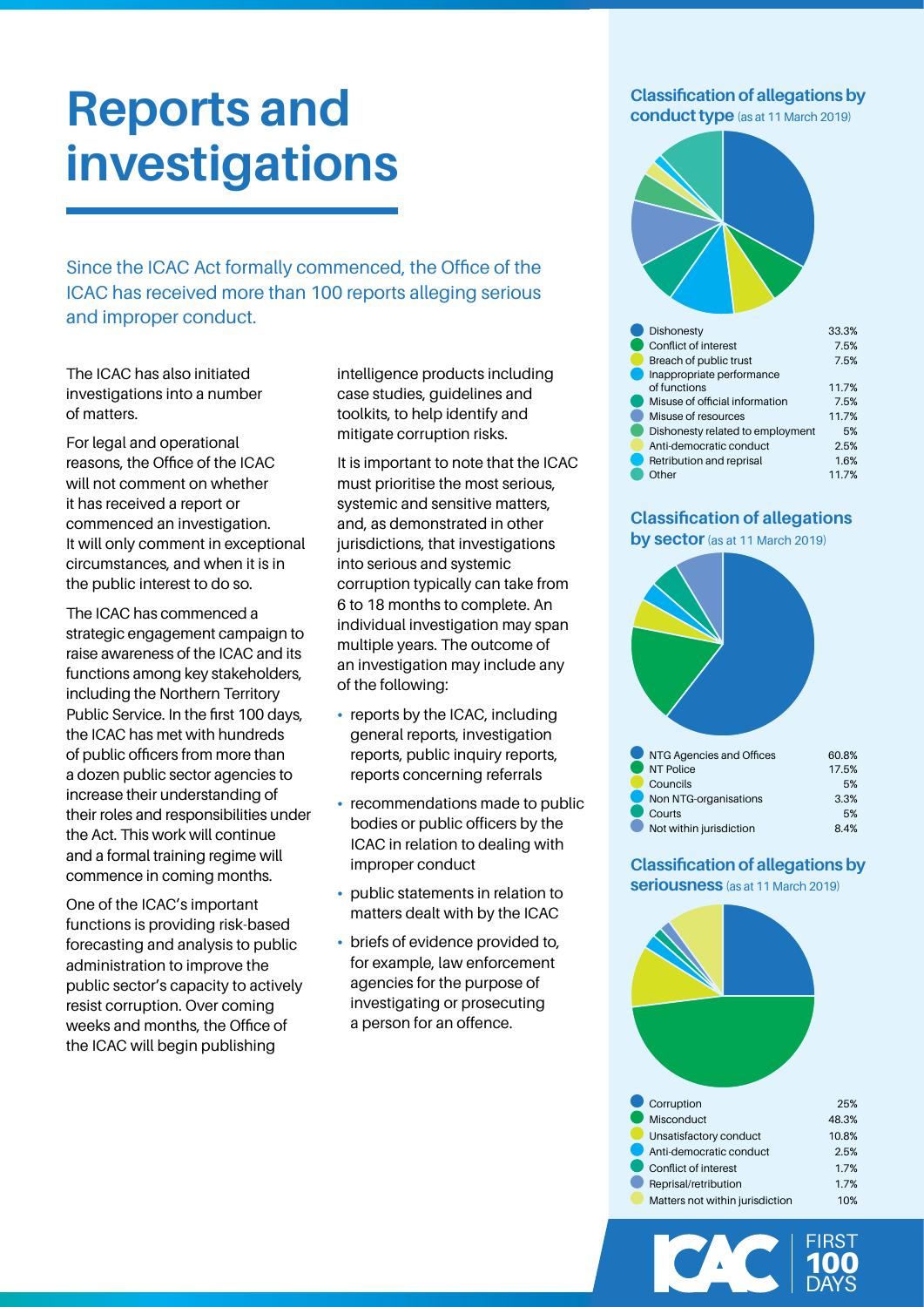# **Staffing**

Since its establishment, the ICAC has appointed staff to support the operations of the Office of the ICAC and put in place processes, procedures and key business systems.

The most senior member of staff, General Manager of the Office of the ICAC, Matthew Grant commenced in his role on 7 January 2019.

The General Manager is responsible for leading the operations of the Office of the ICAC including its investigations, prevention and business services functions.

A further eight staff have been appointed to assist the ICAC during its set-up phase. These staff are employed under the *Public Sector Employment and Management Act* (PSEMA) and as such are in a position of trust requiring standards of behaviour that reflect community expectations, and therefore must abide by a code of conduct.

The code of conduct incorporates a set of rights and obligations binding employees and agencies.

Due to the nature and sensitivity of tasks performed by Office of the ICAC staff, and as required under the Act, the ICAC has issued Guidelines and Practice Directions for ICAC Staff (Staff Guidelines).

The Staff Guidelines further clarifies and strengthens the responsibilities of staff. This includes information about:

- the need for the ICAC to operate independently
- conflict of interest
- acting as an authorised officer
- privacy, confidentiality and privilege
- whistleblower protection and protected communication.



The Office of the ICAC has researched the swearing-in practices of integrity agencies interstate and designed a process suited to the NT context and legislation. All staff are sworn-in to the ICAC as part of the terms of their employment with strict confidentiality requirements.

The swearing in process is just one measure to protect the privacy of those people who report improper conduct to the ICAC. There are strict protections in place for persons who make a report, also known as a 'protected communication'. Persons who make a protected communication incur no civil or criminal liability and do not become subject to disciplinary action (or other adverse administrative action) for doing so. The making of a report is deemed a protected action, and a protected communication remains privileged, even in an action for defamation.

The Office of the ICAC has developed a conflict of interest management approach which is informed by national and international best practice. This includes practical tools to guide ICAC staff and managers as they consider their conflicts, and a decision making guide for managing complex conflict of interest matters. There are responsibilities on both ICAC staff and supervisors to manage conflicts and monitor conflict of interest management strategies to ensure they are followed. ICAC staff are required to make declarations regarding their private interests and associations, as well as the interests of immediate family members.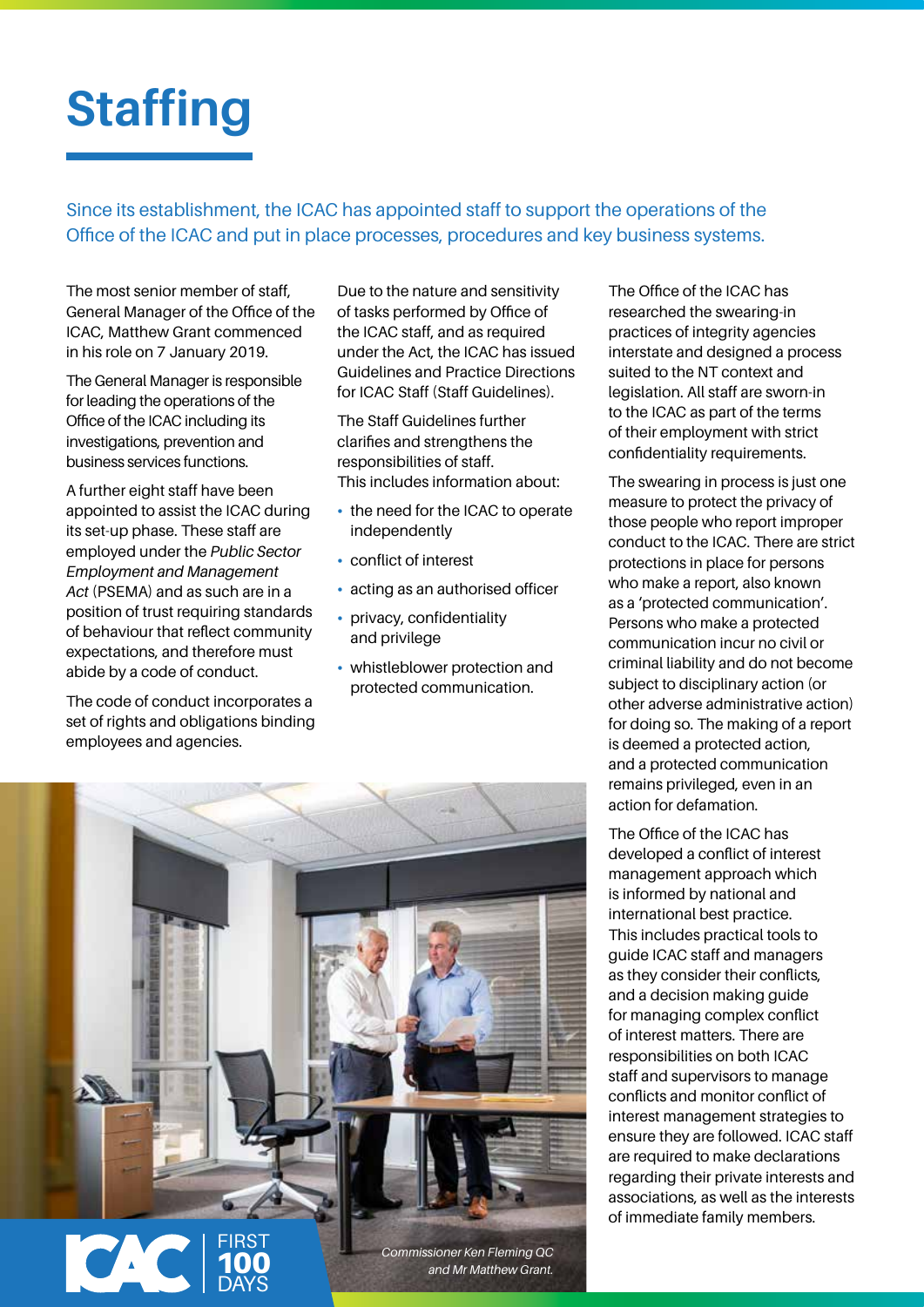# **Business systems and processes**

There are a number of agencies in the NT that may have matters simultaneously reported to them including the Office of Auditor-General, the NT Ombudsman, NT Police, the Information Commissioner and Office of the Commissioner for Public Employment (OCPE).

The Office of the ICAC has, as a priority, commenced building a relationship with Northern Territory integrity agencies to provide clarity for public bodies and public officers on where to report improper conduct and other sensitive complaints.

These integrity agencies are working together to minimise duplication of effort with investigations and to develop a Memorandum of Understanding which outlines the way in which the agencies will work together or keep each other informed of matters under investigation.

In addition, the Office of the ICAC is meeting with a number of government working groups to provide clarity on the role and functions of the ICAC and how they will be performed. This includes:

- briefings to NT Government Chief Executives
- the ICAC Operational Working Group – comprised of NTG corporate services, risk, governance and compliance executive directors
- the Human Resource Management and Development Committee – comprised of senior workforce planning and human resources directors an managers
- the NT Government Communications Forum – comprised of NTG communications directors and their staff

• establishment of a working group of key NT integrity agencies including NT Police, the Office of the Commissioner for Public Employment, the Auditor-General and the Information Commissioner, and the Ombudsman.

### **Investigation Management System**

The Office of the ICAC has drafted a Business Case to present the rationale for equipping the Office of the ICAC with a contemporary, endto-end business system to manage cases (reports of improper conduct) and investigations.

The security of information and maintaining the privacy of those who make a report to the ICAC are primary considerations outlined in the Business Case.

The system will ensure that information collected during the course of an investigation is kept strictly confidential and accessed only by authorised staff from the ICAC. In the situation of a conflict of interest, access to a particular investigation may need to be restricted to certain individuals within the ICAC.

The system will allow the ICAC to:

- securely store allegations of improper conduct
- triage and assess reports
- coordinate investigations
- record directions and authorisations during an investigation
- record decision rationale and documents, including evidence gathered during an investigation
- perform searches and analysis on reporting trends, crime types and other themes
- audit investigations and user actions.

The Business Case considers all applications, systems and services that could meet the ICAC's business requirements. Five options were subjected to a rigorous comparative analysis and assessment process against factors including time, cost, risk and degree of meeting the business requirements. However, only one option is determined capable of enabling the ICAC to fulfil its essential legislative role and functions. Consultation with other jurisdictions and engagement with Investigation Management Systems (IMS) vendors for product demonstrations indicate that this type of product will fulfil the Office of the ICAC's identified business requirements.

In collaboration with Information Communication Technology specialists from the NT Department of Corporate and Information Services and security contractors, the Office of the ICAC has proposed an approach to implement and project manage the recommended option and provided cost estimates to inform a submission for funding. Buy local rules will be considered during procurement.

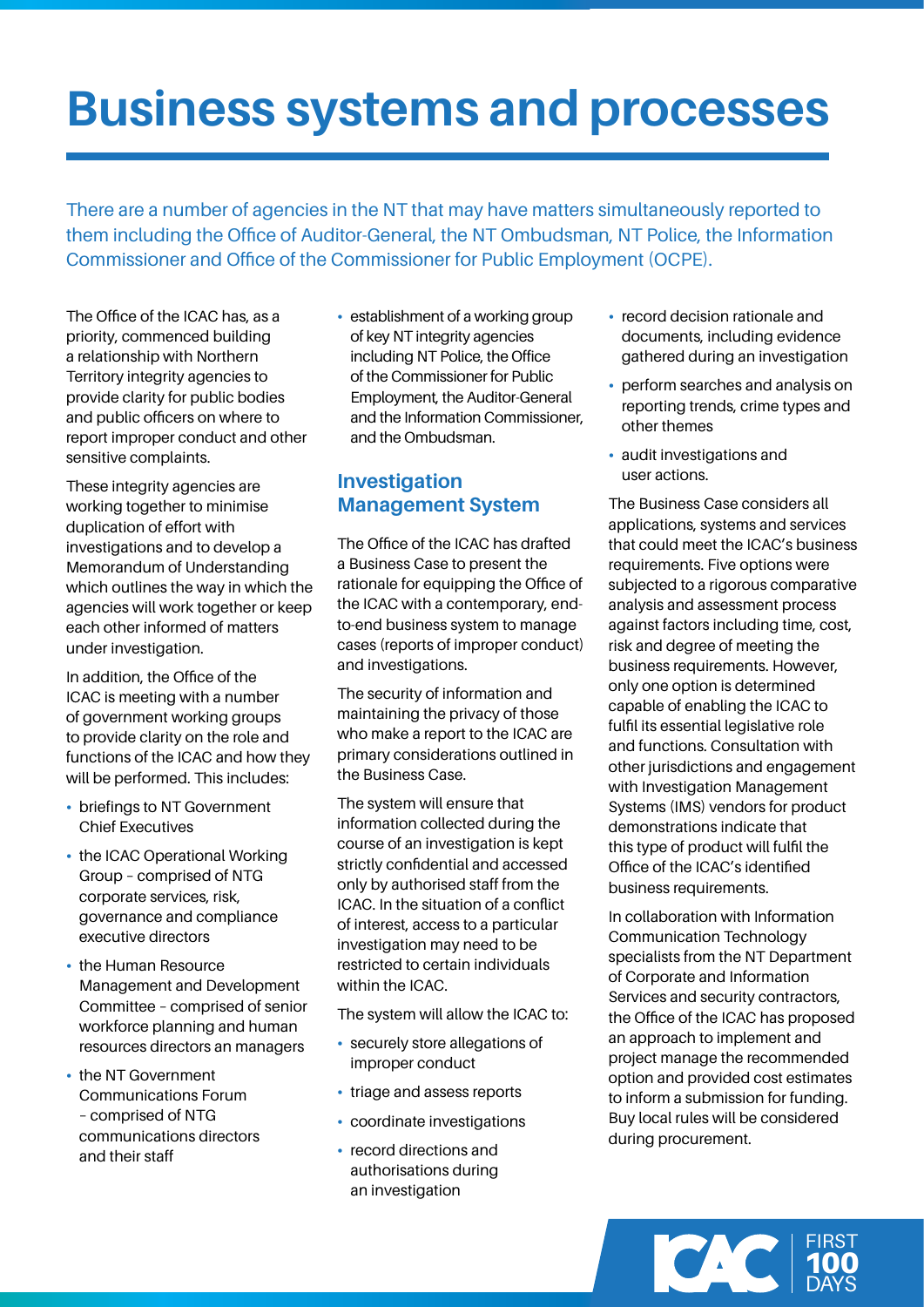The implementation of this system will be coordinated under stringent project management controls, with ultimate control for the project falling to the ICAC.

The Office of the ICAC will continue actioning reports until the IMS is implemented under the most stringent NTG security controls. The ICAC will continue its work to uncover, investigate and prevent improper conduct in public administration during the implementation of the IMS.

#### **Business systems and processes**

The Office of the ICAC has commenced implementing business systems and processes to meet the needs of the agency in the following areas:

- conflict of interest
- communications and stakeholder engagement
- risk, audit and compliance
- human resources
- financial management.

The implementation of these systems takes time and must be done correctly. As with any new agency, resources within the Office of the ICAC are limited and staff are being asked to perform duties relating to the establishment of the Office of the ICAC while also performing operational activities.

# **Corruption prevention strategy**



#### **Vision**

The vision of the ICAC is to foster public institutions that actively resist corruption by putting public interest first and providing transparency and certainty in the provision of service to all Territorians.



### **Outcomes**

- More Territorians know about corruption, believe it impacts them personally and believe that institutions are responsible for preventing corrupt conduct.
- Most Territorians and public sector employees believe it is their responsibility to report improper conduct and feel empowered to do so.
- The Office of the ICAC is consulted when relevant whole of government approaches are being developed or revised.
- Public bodies regularly review and implement effective corruption prevention practices.
- Increased awareness, understanding, support and advocacy of the ICAC and its functions from the general public.



**Pillars**

#### **Awareness:**

• Engage with the community and public sector to build awareness of corruption and its harms.

### **Reporting:**

• Develop a culture of reporting in NT public administration and the broader community.



### **Alerting:**

• Evaluate broader public sector trends and issues, identify serious misconduct and corruption risks and provide intelligence products to NT public bodies.

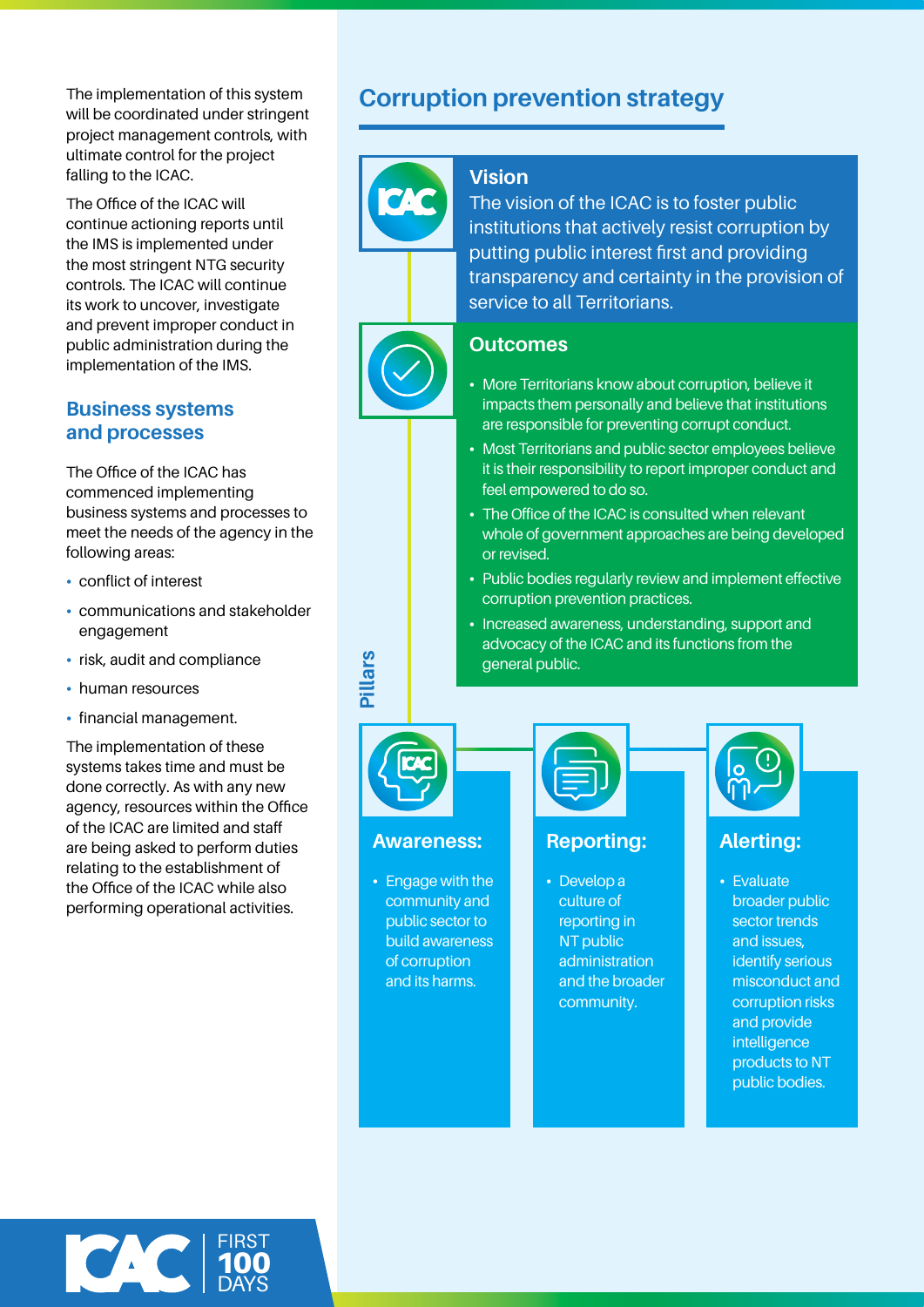# **Prevention and engagement**

The Office of the ICAC has established a Prevention Unit with the following objectives:

- build **awareness** of help raise the profile of the Office of the ICAC, its roles and functions
- to actively promote **reporting** of improper conduct of public administration in the NT through community engagement, training and education
- **alerting** agencies and organisations to information and intelligence to stay ahead of corruption risks.



#### **Awareness**

To build awareness of the Office of the ICAC, its roles and functions, the ICAC has:

- commenced a strategic stakeholder engagement campaign, which includes a series of public information sessions throughout the NT's major regional centres, to be advertised in major news outlets across the NT
- published a series of fact sheets and presentations on a range of topics including mandatory reporting, the role of the ICAC, making reports and privacy protections
- engaged with local media to discuss the role, functions and powers of the ICAC, and provide information about reporting processes.



#### **Reporting**

To actively promote reporting to the Office of the ICAC, the ICAC has:

- presented to NTG agencies on a range of topics including mandatory reporting obligations, definitions of improper conduct and the powers of the ICAC
- commenced planning with OCPE for an audit of existing training for public servants on a range of topics including procurement, ethical decision making, conflict of interest, investigations and a range of other topics
- scheduled a series of training workshops for NT public officers, coordinated through OCPE.



**Alerting** To alert public administration in the NT to corruption risks, the ICAC has:

- commenced discussions with OCPE and Charles Darwin University's Northern Institute on a major study on the prevalence and perception of corruption in the NT
- commenced recruitment of a Senior Governance and Policy Analyst to research and publish intelligence-led reports on best practice approaches to key risks.

## **Guidelines and Directions**

The ICAC has an obligation to issue guidelines and directions on a range of topics, pursuant to the Act. The following guidelines and directions have been issued within the first 100 days of the ICAC:

**The Whistleblower Protection Guidelines and Directions:** This document outlines protected communications, the role of the Nominated Recipient, and mandatory reporting obligations for public bodies and public officers.

**Mandatory Reporting Guidelines and Directions for public officers, public bodies and the community:**  This document sets out the requirements for a public body, public officer or the community to report suspected improper conduct, including the threshold for what 'suspected' encompasses. It sets out how suspected improper conduct must still be reported to the ICAC, even if they have already been reported to another public body or public officer (for example, the Ombudsman or Northern Territory Police Force).

**Guidelines and Practice Directions for ICAC Staff:** These guidelines clarify and strengthen the responsibilities of staff. This includes information about the need for the ICAC to operate independently, identifying and managing conflict of interest, acting as an authorised officer, privacy, confidentiality and privilege, and whistleblower protection and protected communication.

The Office of the ICAC must issue guidelines to minimise retaliation under the Act. These guidelines may include measures for education and training, policies and processes, allocating responsibility and resources, creating a suitable organisational culture, and managing situations in which persons are, or are likely to be, at risk of retaliation.